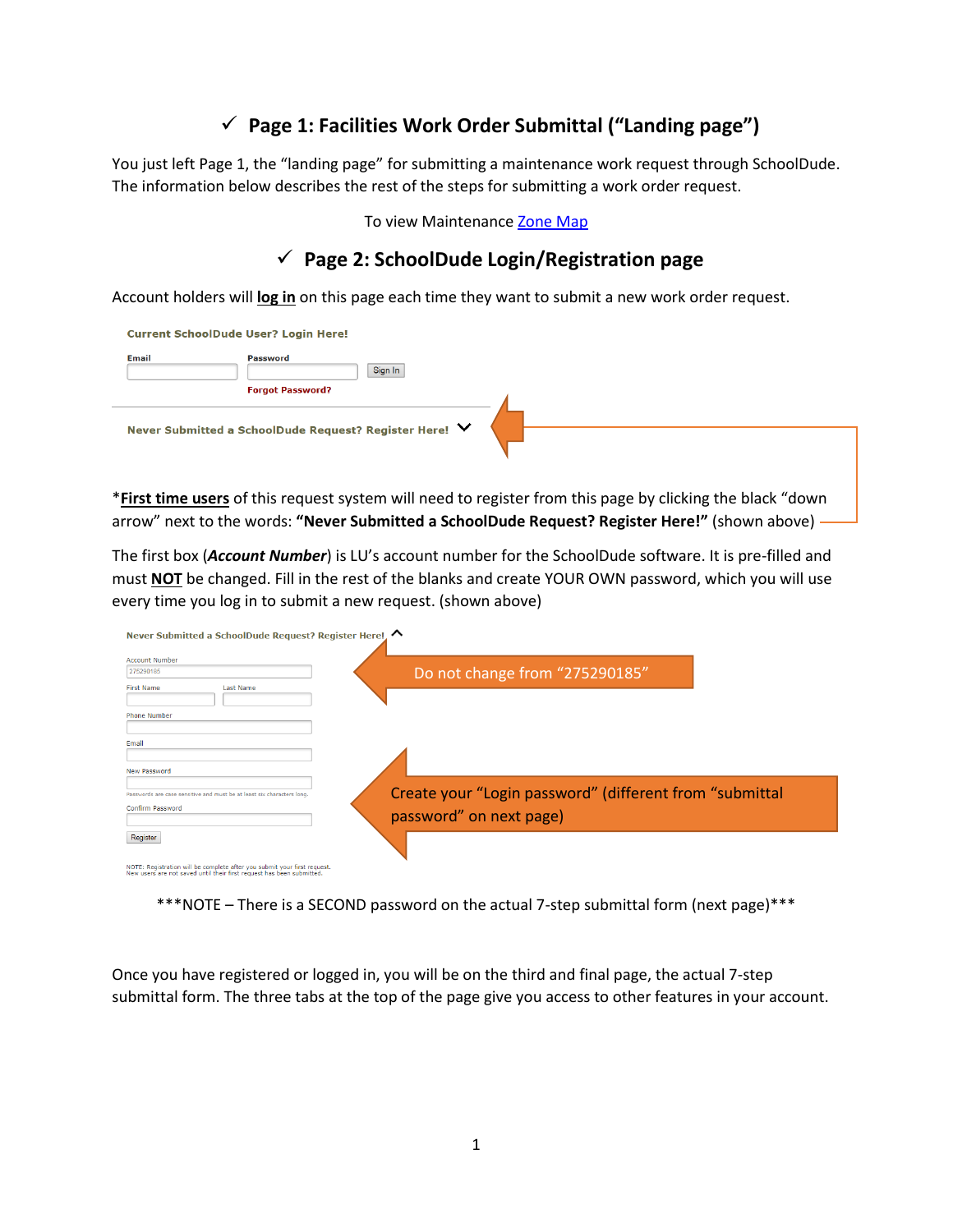|                       | Page 3: Maintenance Work Order Request ("WO submittal form")                                                                                                                                                                                                                                                                                                                                                                                                                                                                          |                       |
|-----------------------|---------------------------------------------------------------------------------------------------------------------------------------------------------------------------------------------------------------------------------------------------------------------------------------------------------------------------------------------------------------------------------------------------------------------------------------------------------------------------------------------------------------------------------------|-----------------------|
|                       | Liberty University Christian College Education<br>Got a problem? Email us                                                                                                                                                                                                                                                                                                                                                                                                                                                             |                       |
|                       | Your account tabs<br><b>Maint Request</b><br>My Requests<br>Settings                                                                                                                                                                                                                                                                                                                                                                                                                                                                  |                       |
|                       |                                                                                                                                                                                                                                                                                                                                                                                                                                                                                                                                       | <b>HELP</b>           |
|                       |                                                                                                                                                                                                                                                                                                                                                                                                                                                                                                                                       | Legend $\overline{ }$ |
|                       | <b>Work Request</b>                                                                                                                                                                                                                                                                                                                                                                                                                                                                                                                   |                       |
| Submittal<br>password | Facilities Management Work Order Request System<br>NOTE: SUBMITTAL PASSWORD IS: Liberty  (Step 6, below)  The "Locations" in Step 2 are based on the geographical layout of our campus. Select your<br>"Location", then only the buildings in that Location (Zone) will appear<br>submitting a work order. Be sure to include the specific issue preventing you from completing the submittal form. Replies will be promptly returned during regular<br>business hours (M-F 7:30-4:00) For emergencies, contact LUPD by dialing 3911. |                       |
|                       | Step 1 Please be vourself, click here if you are not Todd Hibbard<br><b>First Name</b><br><b>Email</b><br><b>Last Name</b><br>Todd<br>Hibbard<br>tahibbard@liberty.edu<br>Phone $\boxtimes$<br><b>Mobile Phone</b><br>Pager<br>434-592-4818<br>210-241-1183                                                                                                                                                                                                                                                                           |                       |

Notice the "Got a problem? Email us" link at top of the page! Feel free to email us for any login issues.

**Step 1** Is always pre-filled from your registration information and allows auto-notifications to be sent to the email address you registered with. To change/correct any information, click on the *Settings* tab at the top of the page to check for status updates and Action Notes regarding your requests, you can also login and check the *"My Requests"* tab (next to *Settings* tab). You may receive a call or email from our team if they need clarification or want to verify information from the submittal form.

**Step 2** Helps our Maintenance teams be as efficient as possible, so please be accurate and thorough when making selections from the drop-down boxes on this step. The "**Area**" drop-down has many choices that may be very specific and more helpful that just a *floor number*. Using more specific info in the "**Area / Room Number"** box is very beneficial to our maintenance teams as well.

| Step 2 Location $\boxtimes$<br>-- Select Location --                                       | <b>Change Location</b>                                                            |  |  |  |  |  |  |
|--------------------------------------------------------------------------------------------|-----------------------------------------------------------------------------------|--|--|--|--|--|--|
| Building $\boxtimes$ If there is no building to choose, please contact your administrator. |                                                                                   |  |  |  |  |  |  |
| -- Select Building --                                                                      |                                                                                   |  |  |  |  |  |  |
| Area<br>-- Select Area --                                                                  | Area/Room Number <b>立</b>                                                         |  |  |  |  |  |  |
| Ves, remember my area entries for my next new request entry.                               |                                                                                   |  |  |  |  |  |  |
|                                                                                            |                                                                                   |  |  |  |  |  |  |
| this box<br>Checking                                                                       | will pre-fill your <b>Location</b> next time. To submit a request for a different |  |  |  |  |  |  |

• Checking this box will pre-fill your **Location** next time. To submit a request for a different Location, you will need to click the "Change Location" link which will **appear here** (in red print). this box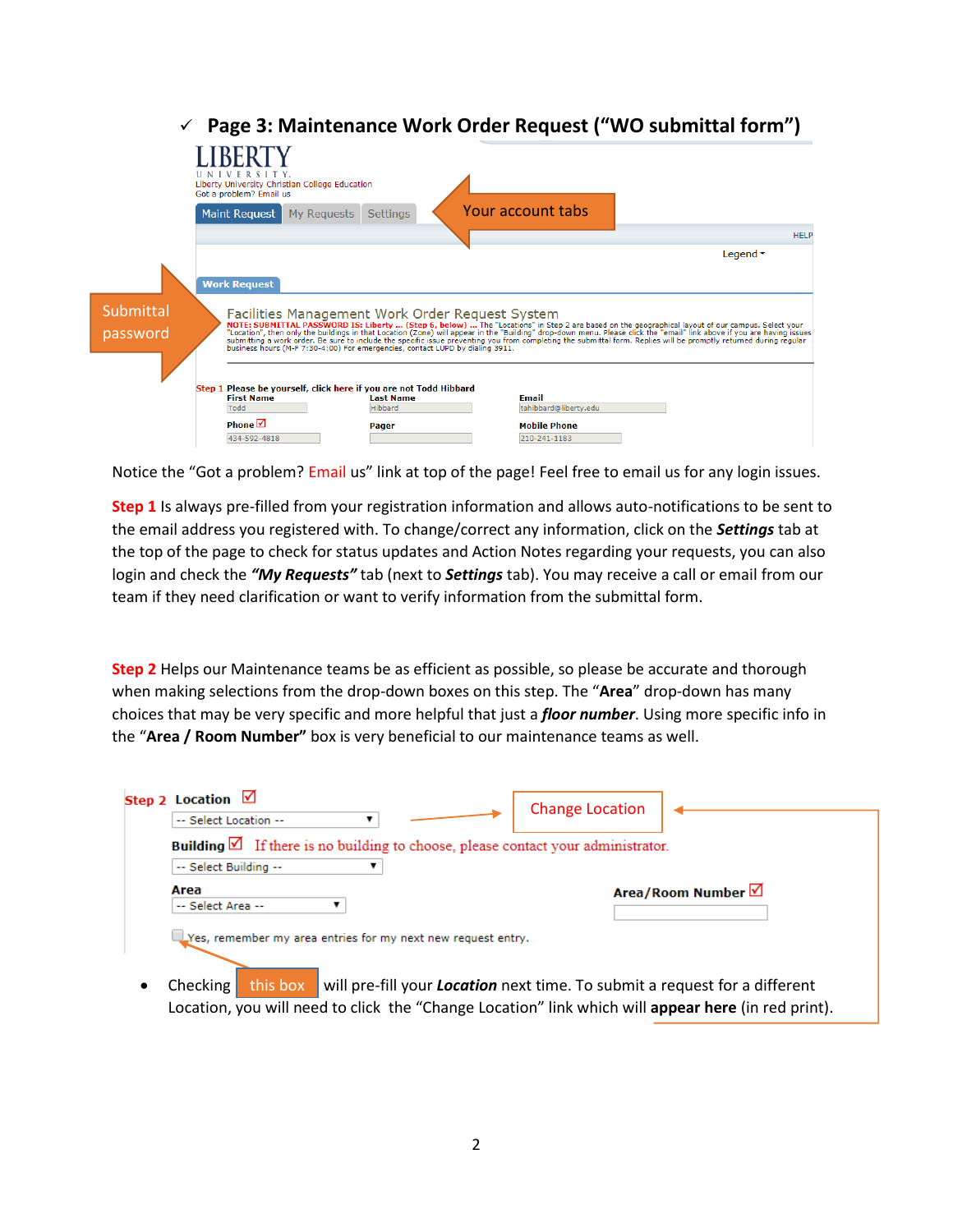**Step 3** Has a large selection of icons/problem types to choose from (about 50). Your selection will send the work order directly to a department that will address that type of problem. **Please read the description** of each problem type below this sample picture to ensure that you are selecting the department that will most likely perform the work:

#### Step 3 Select Problem Type: √

|  | <b>Maintenance Help Desk:</b>                                                                                    |                  |          |                        |             |                |
|--|------------------------------------------------------------------------------------------------------------------|------------------|----------|------------------------|-------------|----------------|
|  | Click here for Maintenance Emergency Contacts<br>Click on the problem type below that best describes your issue. |                  |          |                        |             |                |
|  |                                                                                                                  | Appliance Repair |          | <b>Athletic Fields</b> |             | <b>Boiler</b>  |
|  | ADA Accommodations                                                                                               |                  |          |                        |             |                |
|  | Cabinet Shop                                                                                                     | Carpet Cleaning  | $\wedge$ | Ceiling Tile           |             | Concrete       |
|  | Construction                                                                                                     | Contractor       |          | Custodial              | $1 + 2 + 7$ | Display Boards |

### All *Craft* choices for problem type (Step 3): **ADA Accommodations**-all handicap-related issues

**Appliance Repair**- ONLY for Dorm/Residential Appliances \*select *Kitchen Equipment* for Commercial equipment (Sodexo facilities) **Athletic Fields**-grass/turf care for athletic facilities **Boiler-**Industrial HVAC equipment **Cabinet Shop**- custom-built cabinets, counters, etc. **Carpet Cleaning**-cleaning carpets in LU buildings **Ceiling Tile**-installation/replacement of ceiling tiles **Concrete**-exterior sidewalks, curbs, stairs **Construction-**pre-approved renovation projects by LU Facilities Management Division (FMD) **Contractor**-outside contract companies / Rentals **Custodial**-cleaning, trash removal, toiletries inside of designated buildings and restrooms **Design Group**-ONLY pre-approved FMD projects/CAD **Display boards**-bulletin/cork/dry-erase boards \*for Loft Kits, select *Housing* Safety problems)

**Doors and Hardware**-handles, hinges, closers, stops **Electrical**-switches, receptacles, outages, breakers **Electronic Door Access**-badge reader, electronic locks

**Elevators**-buttons, lights, workability

**Energy Management System**-automated climate and lighting systems

**Fabrication**-welding, metal structures

**Fire Alarm System**-trouble alarms and panels **Fire Extinguishers**-broken, missing, expended, etc. **Fire Sprinkler System**-sprinkler heads/pipes, leaks **Floor Care**- cleaning, stripping, waxing (select *General Maintenance* for trip hazards, repairs)

**General Maintenance**-most repairs, decoration, and installations not specifically listed otherwise **Generators**-Industrial back-up power supply **Glass/Window Repairs**-broken glass, alignment/locks, etc. **Grounds**-maintain roads, walkways, parking lots, snow removal, mowing **Health/Safety**-Office of Environmental Health & **Heating/Ventilation/Air Conditioning (HVAC)**-issues with temperature, leaks from HVAC units, fans/exhaust **Housing**-Office of Residence Life **Inspections**-(Internal Use Only) routine certifications and inspections (select *General Maint.* for other **Key and Lock**-issues with any locks or keys **Kitchen Equipment**-ONLY Commercial kitchens (Sodexo) \*select *Appliance Repair* for dorms and residential-style **Landscaping**-trimming, horticulture maintenance **Lighting-**light bulbs, lighting issues **Miscellaneous**-other maintenance issues not listed **Modular Furniture**-cubicles and related parts **Moving**-office relocation, remove excess furniture \*select *Recycling* for boxes, tape, etc. **Painting**-miscellaneous touch ups \*For bigger painting projects please submit a

**Furniture**-repair, assembly, bunking/debunking beds

[Project Inquiry Form](http://www.liberty.edu/media/1334/Project_Inquiry_Form_fillable.pdf)

**Pest Control**-ants, spiders, mice, roaches, bees, etc.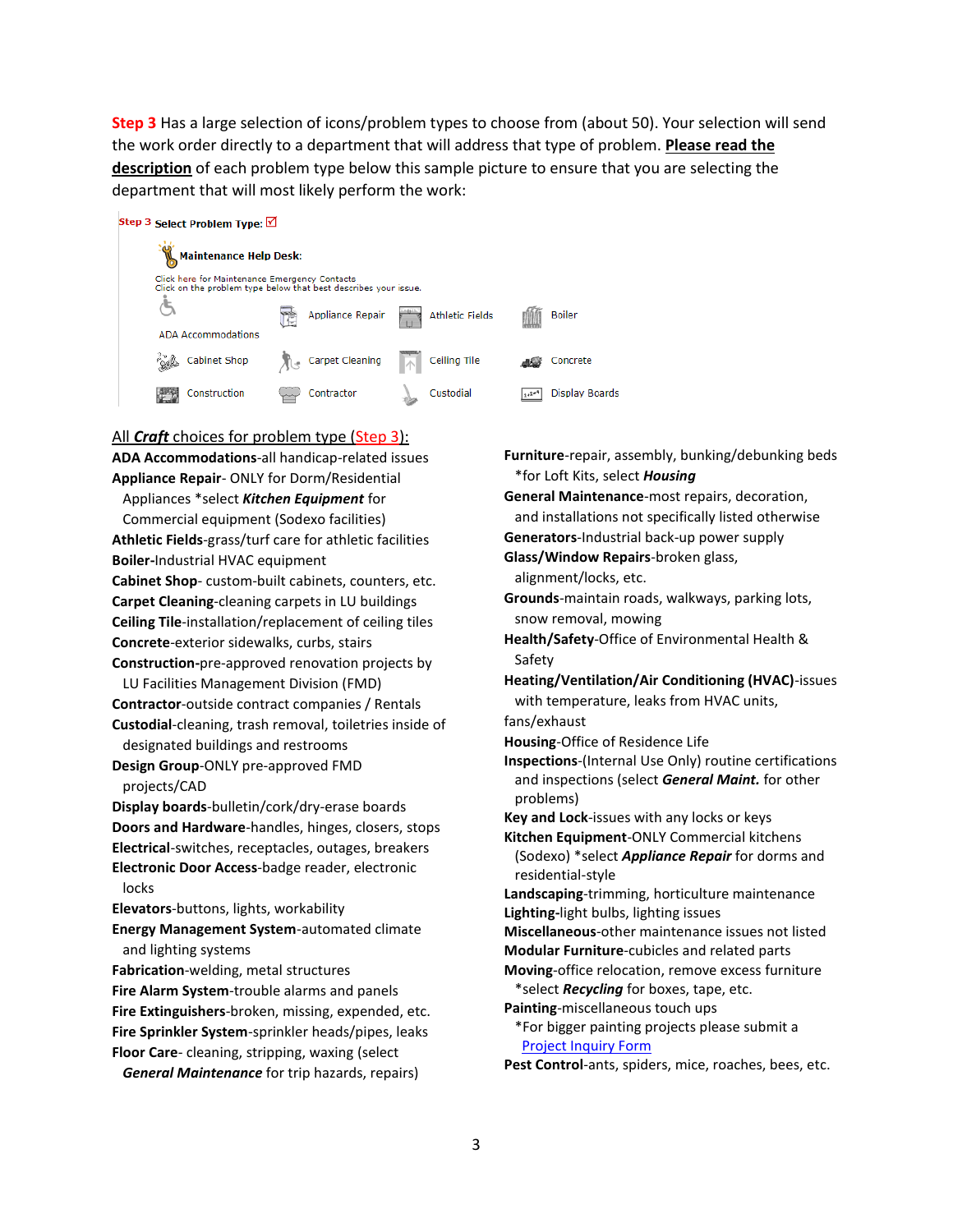**Plumbing**-faucets, drains, leaks, pipes, toilets **Pressure Washing**-facility exteriors, walkways, etc. **Recycling**-white, color, news, confidential paper,

 shredding, cardboard, bottles, cans, metal, etc. \*Boxes, tape, packing material for office relocations

**Refrigeration**-Commercial (Sodexo) units Ie.- ice machines, walk-in coolers, freezers (select

 *Appliance Repair* for dorms and residential units) **Roof**-leaks, gutters, downspouts, items stuck on roof **Signage-**doors, rooms, streets, directional, parking

**Special Events**-staging setups, tables and chairs setups, curtain setups, event breakdown \*All events must make arrangements through the University Events Office: [events@liberty.edu](mailto:events@liberty.edu) or (434)592-3511 **Trash Removal**-dumpsters, outside trash, excessive trash **Walls**-patching and repair **Warranty**-ONLY outside Contractors via FMD protocol

Below the craft choices is Emergency Contact information. If your request is urgent and not an actual emergency, please specify in Step 4. Maintenance personnel may contact you via phone or email if you select the "maintenance emergency" checkbox. Please call LUPD if you are not certain or for after-hours emergencies.



**Step 4** Please take a moment to assess the situation and be accurate describing the type of problem, specific location, and deadline, if required. This helps our technicians be as efficient as possible.

| Step 4 Please describe your problem or request. $\sqrt{ }$ |  |
|------------------------------------------------------------|--|
|                                                            |  |
|                                                            |  |

See examples below:

- 1) "*Ripped floor between Room 1 and 2, causing trip hazard*" More accurate than "*Broken walkway*"
- 2) "*2 nd shower in bathroom A will not drain at all*" More accurate than "*clogged pipe*"
- 3) "*Window in room C will not shut completely or lock*" More accurate than "*Cracked window*" AND "*Broken glass in window near bed in room 210"* More accurate than "*Cracked window*"
- 4) "*Stairway near room 3510 has fist-sized hole behind door*" More accurate than "*Dent in hallway*"
- 5) "*After rain last night, water seems to be leaking in around window and dripping down wall causing puddle on floor"* More accurate than *"Floor is wet"*

**Step 5** Allows you to attach up to two files (less than 3MB each). Sometimes a picture or map, etc. helps our teams better understand a problem or find the issue.

| Step 5 Attachment<br>Attach New File (Maximum allowed is two attachments with a size of 3MB or less per file.) |
|----------------------------------------------------------------------------------------------------------------|
|----------------------------------------------------------------------------------------------------------------|